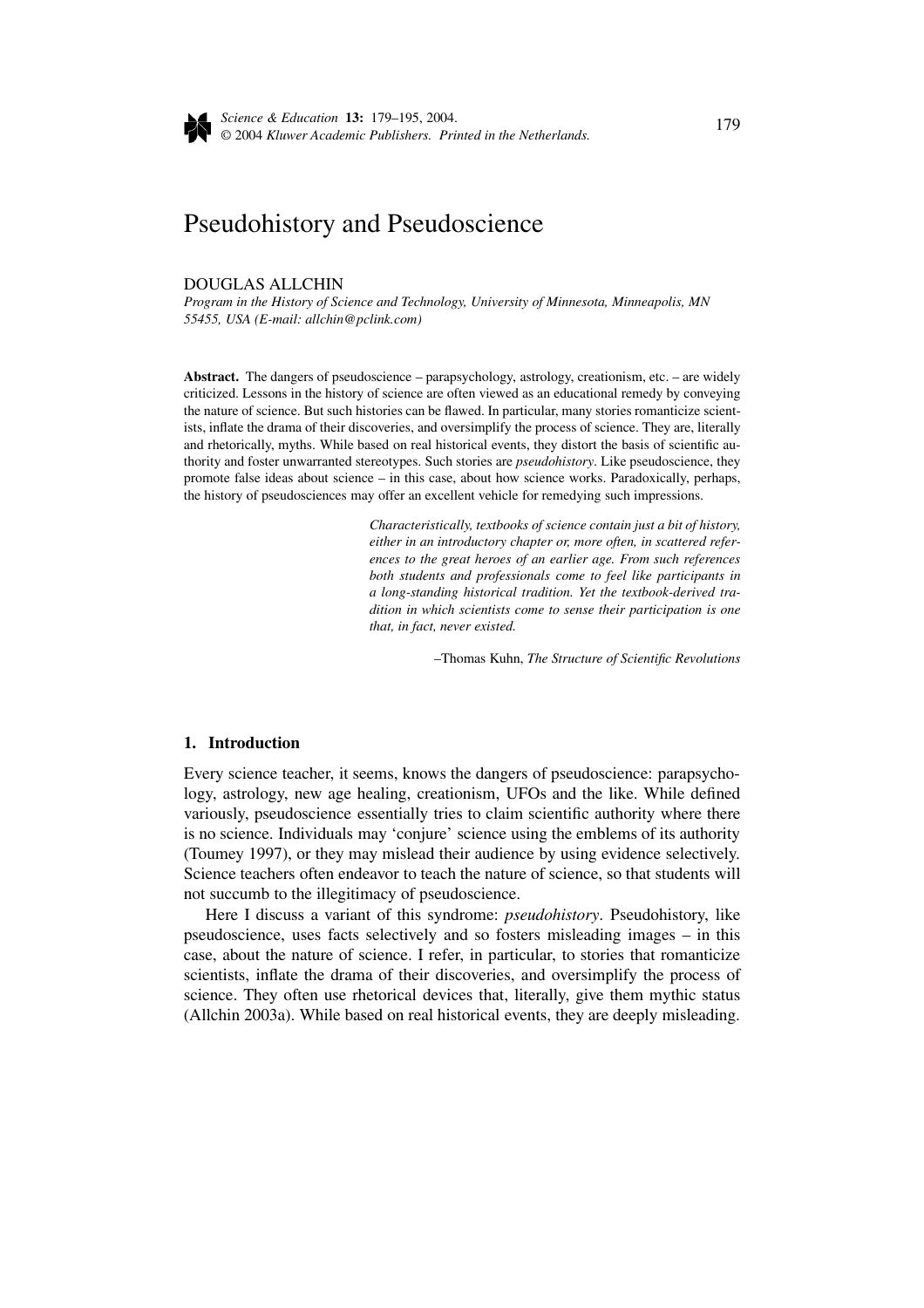They contribute to unwarranted stereotypes and false ideas *about how science works*. Science educators especially, I fear, perpetuate many such stories. But they are also ideally positioned to remedy such misperceptions. Here, I provide an extended example of pseudohistory offered for science teachers (Section 2), then distinguish between pseudohistory and false history (Section 3), and elaborate on pseudohistory as pseudoscience (Section 4). Ironically perhaps, placing pseudosciences in their historical context may deepen understanding of the nature of science for students (Section 5). I conclude by summarizing some simple strategies for the science teacher who faces the challenge of assessing history without historical expertise (Section 6).

# **2. Appropriate History |** *Appropriating* **History**

Distinguishing between history and pseudohistory is essential for the teacher in the classroom. To begin, then, I show just how the difference can matter – not about the historical details themselves, but about how those details shape perceptions of the nature of science. I also want to highlight how someone unfamiliar with history might recognize an account as possibly misleading. I illustrate the problem with a recent example: a discussion of William Harvey's discovery of the circulation of the blood presented to a wide audience of biology teachers.

Harvey was certainly a prominent figure in the emergence of modern science (Pagel 1967, 1976; Frank 1980; Hamburger 1992). A physician to royalty, he claimed that the blood did not move on its own to its 'natural place', but was propelled by the action of the heart. Moreover, blood is not merely used up in the extremities. Rather, it continues to flow as in a natural cycle. Harvey's peers certainly recognized his conceptual achievement, although some disputes arose. Harvey also epitomized early efforts in experimental investigation in the 1600s. He thus prospectively serves as a model for introducing students to these concepts and to the very methods of modern science.

Indeed, in the treatment I am considering, Harvey – along with four other historical cases - was presented explicitly to exemplify 'The Generality of the Hypothetico-Deductive Method' (Lawson 2000, quoted below). Thus, it seems at first glance to offer a valuable synopsis of history and material for classroom lessons. But the persuasive context is an important clue. The case is introduced:

Let us start with early theories of blood flow and the classic research of William Harvey to see how his thinking can be cast in the form of hypothetico-deductive arguments. (p. 482)

Note the phrase '*can* be cast'. The primary aim seems to be fitting the history into a predetermined philosophical mold. History interpreted through an ideological lens can be misleading, of course. Thus, a historian would demur here. And justly so. As I will show, some facts were misrepresented and other relevant facts were omitted, with powerful rhetorical effect. The fundamental approach was echoed later:

The hypothetico-deductive reasoning behind his experiment can be reconstructed as follows . . . (p. 483).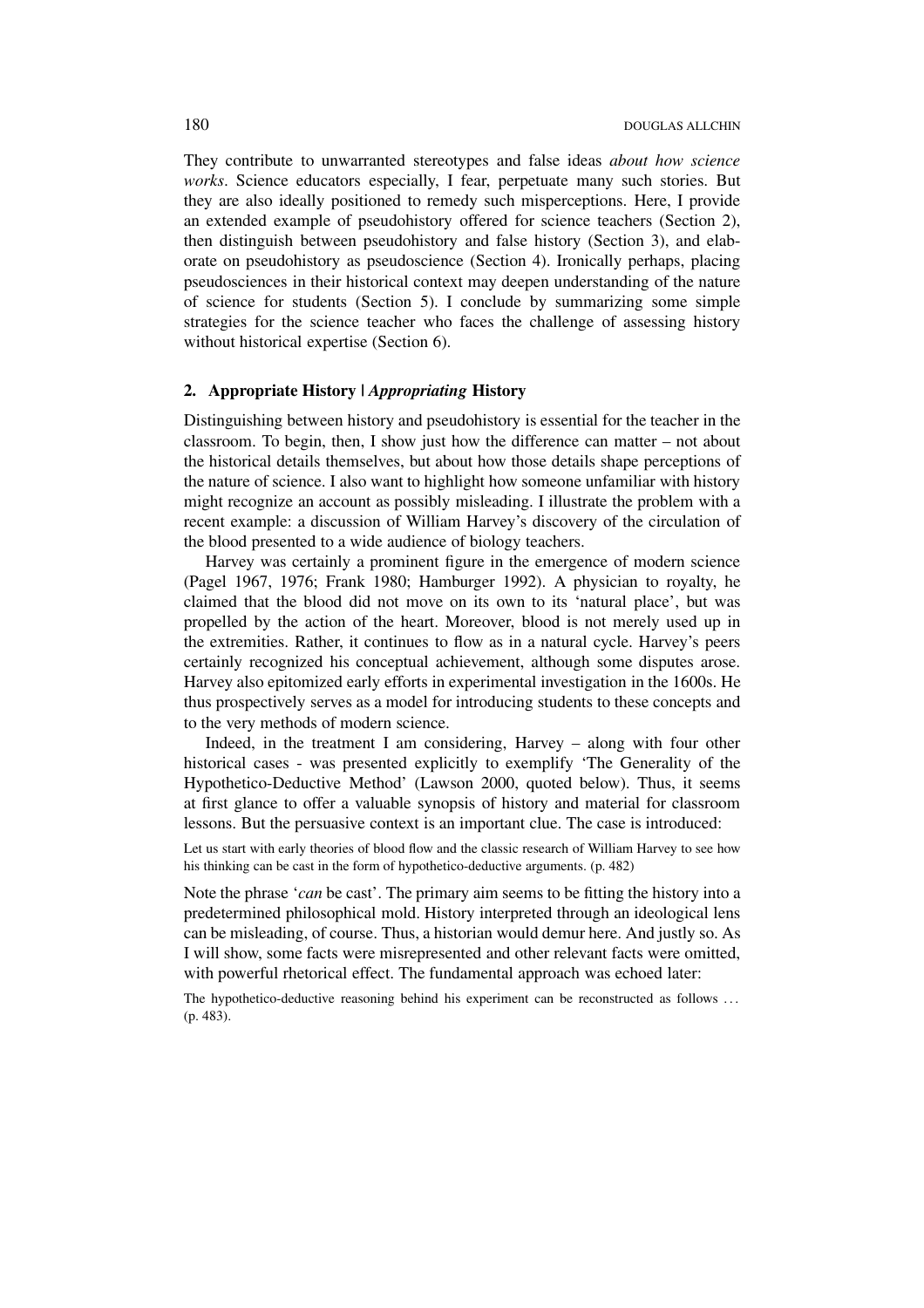Reconstructions are easily shaped by retrospect. They can fail to capture the original historical context and the process as it happened *prospectively* (Allchin 1996). To understand the nature of science, one wants to understand how Harvey actually reasoned, not how he *might* have reasoned according to some idealized scheme. Anything less trivializes what contributed to his very real achievement. Thus, the careful reader may hesitate at the very outset. Indeed, this case was ultimately about appropriating history, not appropriate history.

First, this reconstruction distorts Harvey's investigations. It makes deductive logic seem central and his method seem much simpler than historical evidence indicates. In his 1628 book, Harvey reported numerous demonstrations by which one might observe his claims. He encouraged the would-be skeptic to trust his own observations, rather than the authority of a text. The most famous demonstration is portrayed in an oft-reproduced diagram of a ligatured arm. Harvey adapted it from one that his teacher, Fabricius, used to illustrate the presence of valves in the veins. Harvey exhorted his reader to see the evidence for unidirectional flow in veins: 'But that this truth may be made more apparent . . . '(Chap. 13). However, when this was reconstructed for teachers, it became *Harvey's own* decisive investigation. It was treated as his *planned test* based on a *theoretical prediction*. The implication was that Harvey accepted or rejected his theory based on the results of this bold test, as in a Popperian ideal. The persuasive context of Harvey's text was completely ignored. Moreover, Harvey's work was cast according to the standard rhetoric of a *modern* scientific paper. The account discounts the role of Harvey's many years of observations and vivisections, well before he developed any explicit theory of circulation. The account for teachers seems to show, through Harvey's example, that scientific discovery occurs through a very deliberate, unproblematic and quite formulaic method. Success in science seems guaranteed by simply following the rules.

Harvey's imagined if-then reasoning is 'reconstructed' in other cases. Most notably, the account parades what it portrays as Harvey's greatest triumph: the prediction of capillaries (pp. 483, 484; also see Lawson 2002). Although no one could observe them at the time, Harvey supposedly boldly saw the implications of his theory:

*If* ... the blood flows away from the heart in the arteries, and

If ... the bloods flows towards the heart in the veins,

*Then* ... the arteries and the veins must be connected by unseen capillaries.

Harvey's impressive 'if-then' reasoning, we are told, later inspired Marcello Malpighi's observations, which ultimately proved the theory. This is certainly how we might reason today, knowing that capillaries exist. When I began teaching biology many years ago, I encountered this myth about Harvey – and believed it uncritically. I had not yet been alerted to think about bias in history. Would that I had been inspired then to read Harvey's original work, which is eminently accessible. In his classic *De motu cordis*, Harvey describes how blood percolates in the lungs and is collected as though *from a sponge* (Chap. 7). Blood *permeates the*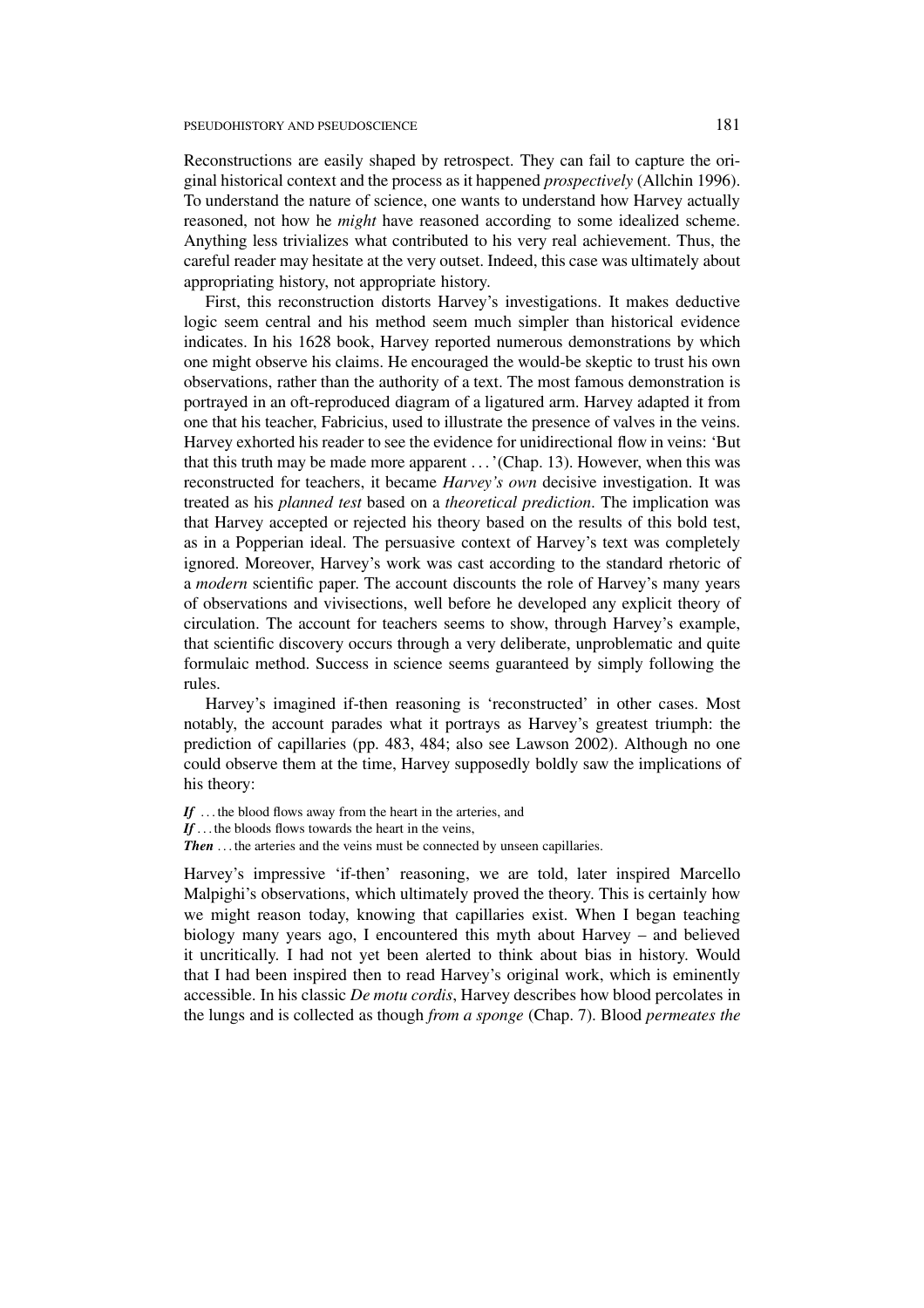#### 182 DOUGLAS ALLCHIN

*pores* in the flesh, he said (Chaps. 10, 14). In a later publication he echoed that it is *absorbed* and *imbibed from every part* by the veins (*A Second Disquisition to John Riolan*). Harvey had dissected many 'lesser' animals that have hearts but no blood vessels (open circulatory systems, in our terminology). He had observed directly that connections were not needed for circulation. *Harvey did not predict capillaries* (Elkana & Goodfield 1968). Nor were Malpighi's investigations guided by Harvey's work (Allchin 2003b). But it is not the historical misconceptions that matter so much as how they are used rhetorically. This account instructs teachers that the non-existent prediction is 'an excellent example of how theory generation and test directs observations – rather than the other way around'. It lauds Malpighi's discovery as 'very impressive' just '*because* the theory led to the *prediction* that capillaries should eventually be seen' (p. 484, italics in original). The error functions explicitly in promoting a specific image of scientific thinking. It seems to result from reading a modern methodology into Harvey's 17th-century perspective.

Harvey's reasoning is contrasted especially against the conclusions of the Greek physician Galen centuries earlier. Galen knew that blood entered the left chamber of the heart and had supposed that blood not only seeped in from the lungs but that some also permeated the septum of the heart from the right side. Here, we are told how theory guided Harvey, absent any prior observation, to infer that no holes exist there – a deduction that he then tested (p. 483). We do not learn that Andreas Vesalius had criticized Galen on this very point decades earlier. Vesalius, of course, did not use any theory or elaborate reasoning process. It was simply a 'brute' anatomical observation. Vesalius does not fit the philosophical model and is not mentioned all too conveniently. Moreover, Harvey quotes extensively from Galen himself in trying to persuade his readers that blood flows from the right to the left side of the heart via the lungs (Chap. 7). As in the case of the ligatured arm, Harvey's 'test' on blood flow through the septum functions more as a persuasive demonstration than as inquiry towards discovery.

These three elements of the reconstructed account confirm the initial suspicion that the history might be misleading due to conceptual shoehorning (Allchin 2003b). Far more important, however, is understanding how they mislead. An essential principle for historians is respect for historical context. Failing this principle, by reading the past in terms of current norms or standards, earns its own label: *Whiggism*. This perhaps odd term derived from the practice of a political party in Britain to cast history as substantiating their own eventual power (Butterfield 1931). The history functioned as a political device for legitimizing authority. One element was erasing historical contingency, making it seem that the outcome was inevitable. It cast historical actors as acting for anachronistic reasons. Histories of science, too, may exhibit Whiggism when they cast a particular theory, now deemed correct, as proven from the very start. Other ideas, for example, are framed as opposing it, rather than as alternative trajectories in a blind process of trial and error. The historical uncertainty is suppressed. The reasons scientists might have supported an alternative is regarded as due to psychological or sociological *inter-*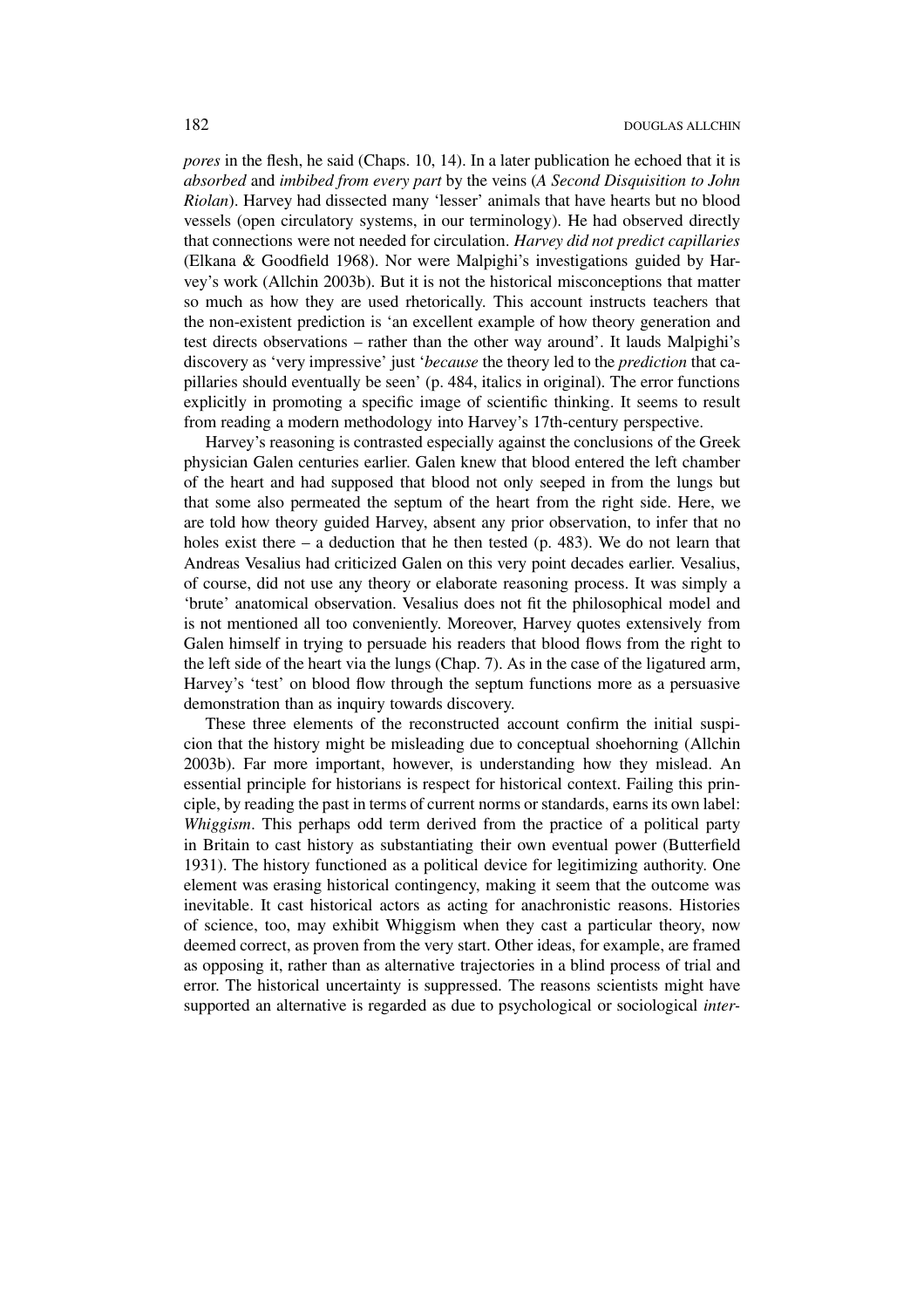*ference*, rather than based on evidence or proper scientific judgment of the time. To portray the history of science otherwise may seem to threaten the legitimacy of the final outcome and, with it, the ultimate authority of science. Of course, historical scientists could have reasoned scientifically, yet still, ultimately, been 'wrong'. Whiggish history of science eclipses that possibility. It blames all errors on unscientific factors and credits all success to proper method alone. The account of Harvey reflects the tendency to make the past conform to a present ideal. It tries to ensure progress through logic. It also reflects how an appeal to history may function ideologically. The strong Whiggish perspective is thus a clue for the reader to interpret the account's relative reliability.

The science teacher not deeply informed about history might not be able to notice or articulate the particular errors noted above. But the tendency towards Whiggism is evident there and in other ways as well. For example, critics of Harvey are portrayed as persons who 'held fast to prior beliefs' 'regardless of an impressive amount of both qualitative and quantitative evidence in favor of circulation theory' (p. 484) – that is, as irrational. (Waiting for the proof of Harvey's presumed prediction, ironically, is portrayed as critical here.) Harvey's critics seem to obstinately impede the inevitable. One never learns how they might have interpreted Harvey's observations differently, or why they might have *reasonably* considered them irrelevant, misleading or flawed (Gregory 2001, pp. 115–136). Even the non-historian may notice the Whiggish omission and wonder. The teacher should always *strive to understand context*.

Consider, again, Harvey's analysis of Galen's claims about the septum of the heart. The observation seems so obvious that one may feel like blaming Galen for missing it. This, too, contributes to the Whiggish sense of correcting Galen's ancient beliefs and 'imagined' blood flow (p. 482). Progress seems to depend on the power of Harvey's style of reasoning. If one is interested in scientific reasoning, however, one might also wonder how *Galen* reasoned. As Harvey himself mused at one point, 'I wonder what would have been the answer of that most ingenious and learned man?' (Chap. 5). Galen was a pioneer in dissection. He hardly would have advanced a claim foolishly, absent any observation. One would never guess, for example, that Galen remedied earlier misinterpretations about arteries. Arteries, meaning 'air ducts', had been so named because they had been empty in cadavers. Through his own observations Galen was able to assert, however, that blood indeed flowed through them. As Harvey himself acknowledged, Galen also understood how the valves of the heart ensure one-way flow. Galen's ideas were respected for over a millenium, yet this account does not address why. Again, the truncation of context is itself a telling clue.

Finally, context is missing in the treatment of how Harvey developed his theory. Namely, how did his new ideas originate? 'Harvey's guiding analogy', we are told, 'was . . . circular planetary orbits and the belief that large-scale planetary patterns should be echoed in smaller-scale physiological systems' (p. 482). This is the microcosm-macrocosm concept of the chemical philosophy, exemplified in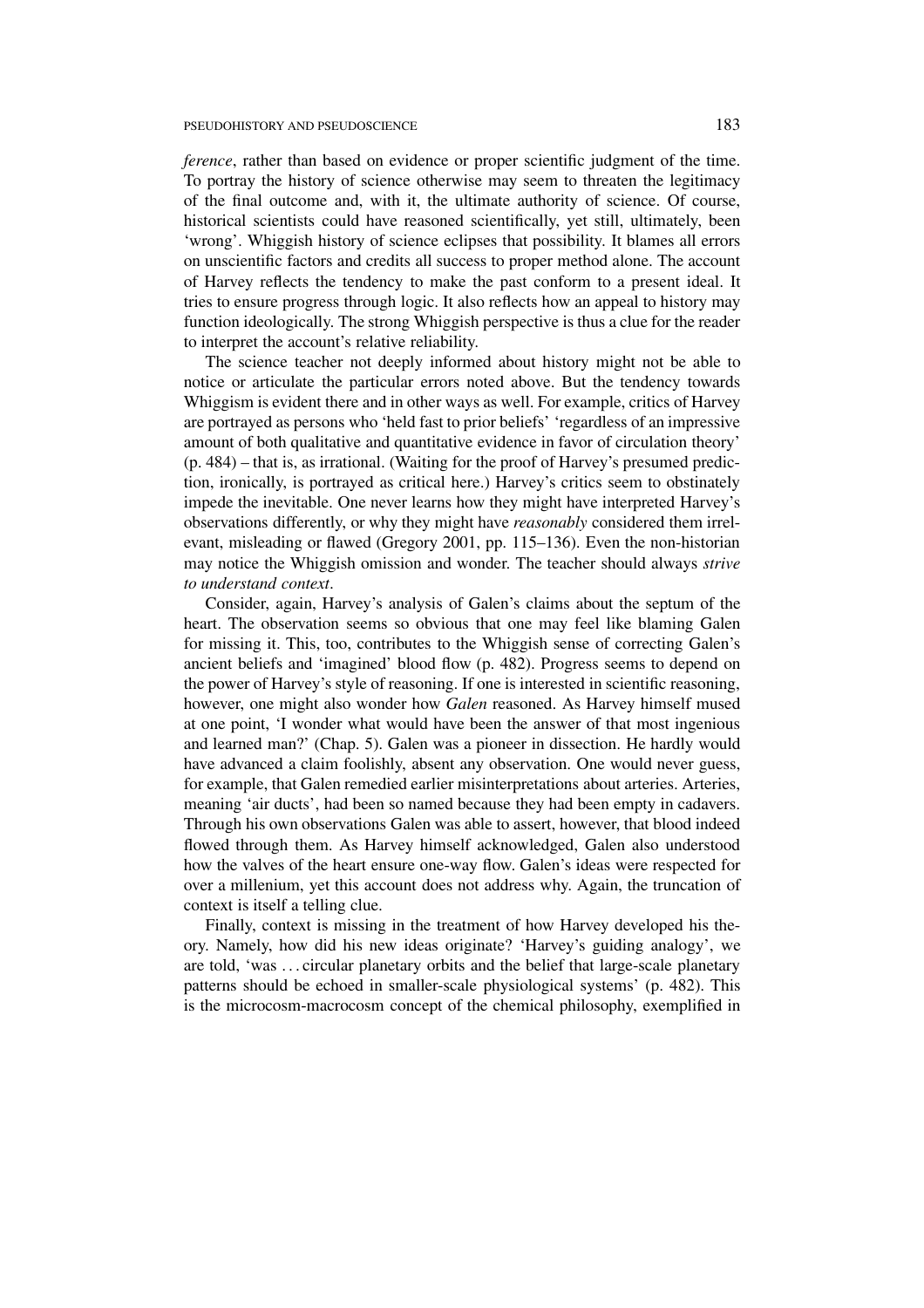the writings of Robert Fludd, a friend of Harvey's. The analogy also extended to chemical distillations, strengthening the analogical resonance. Harvey expounded this image throughout his book. He referred to the heart as the sun of the microcosm, giving warmth and life to the body. In a Whiggish view, this is very strange – perhaps 'unscientific'. It may seem counterintuitive to us now that the microcosm worldview could have led Harvey to discover something we now regard as true. Historians concur, however, that the analogy was *integral* to Harvey's very *reasoning* (Pagel 1967, Frank 1980). In this account, however, the analogy quickly becomes peripheral. After all, *we* cannot justify it logically or empirically. What seems to matter, then, are only logic-driven tests, which can contribute to a Whiggish framework of legitimation. The creative element of scientific thinking is thereby obscured. In Harvey's case, the microcosm analogy was not an incidental inspiration soon abandoned after empirical study. His text presents it as a further argument. Other later cited it as a *reason* to accept Harvey's conclusions. One cannot regard the analogy as peripheral if one wants to understand Harvey's reasoning and thus portray science faithfully to students. In the history for teachers, the discussion of Harvey's thinking is incomplete. The context is missing. Hence, the perceptive reader may consider the account suspect – even without knowing the historical significance of the microcosm analogy.

The problem of Whiggism is primarily one of elided content. Yet stylistic clues may betray a misleading account, as well. Historians question, in particular, accounts that tend to romanticize scientists as saint-like heroes. Such *hagiographies* mislead by hyperbole and/or by reporting only what reflects favorably on the scientist. Consider, for example, the dramatic introduction of Harvey as a character in the story:

Galen's theory of blood flow was virtually unquestioned for nearly fifteen hundred years until 1628 when the English physician William Harvey (1578–1657) published a book . . . (p. 482).

The statement may seem harmless enough. But it casually discounts others who, before Harvey, had introduced new ideas about circulating blood flow (e.g., URL: www.timelinescience.org/resources/teacher/blood.htm). For example, the 'pulmonary transit' had been recognized by Michael Servetus in 1553, Realdus Columbus six years later, and Andreas Cesalpius in 1603, although each for different reasons. All three questioned Galen's authority. Moreover, Ibn al-Nafis discussed pulmonary blood flow in the 1200s, during the Golden Age of Arabic science. The statement collapses contributions from several physicians over at least a century into just one person: William Harvey. Now, set aside again the historical details and any cultural slight. The rhetorical effect of the omissions is unmistakable. Harvey's genius is inflated. In the same way, Vesalius's earlier commentary on Galen is missing. Harvey's amplified achievement contributes to seeing him as a landmark authority, or model scientist. The implicit lesson is that Harvey seemed to exercise some extraordinary skill that his peers did not. This primes the following discussion, which reconstructs Harvey's work to promote science as 'largely hypothetico-deductive in nature' (p. 482). The monumental, virtually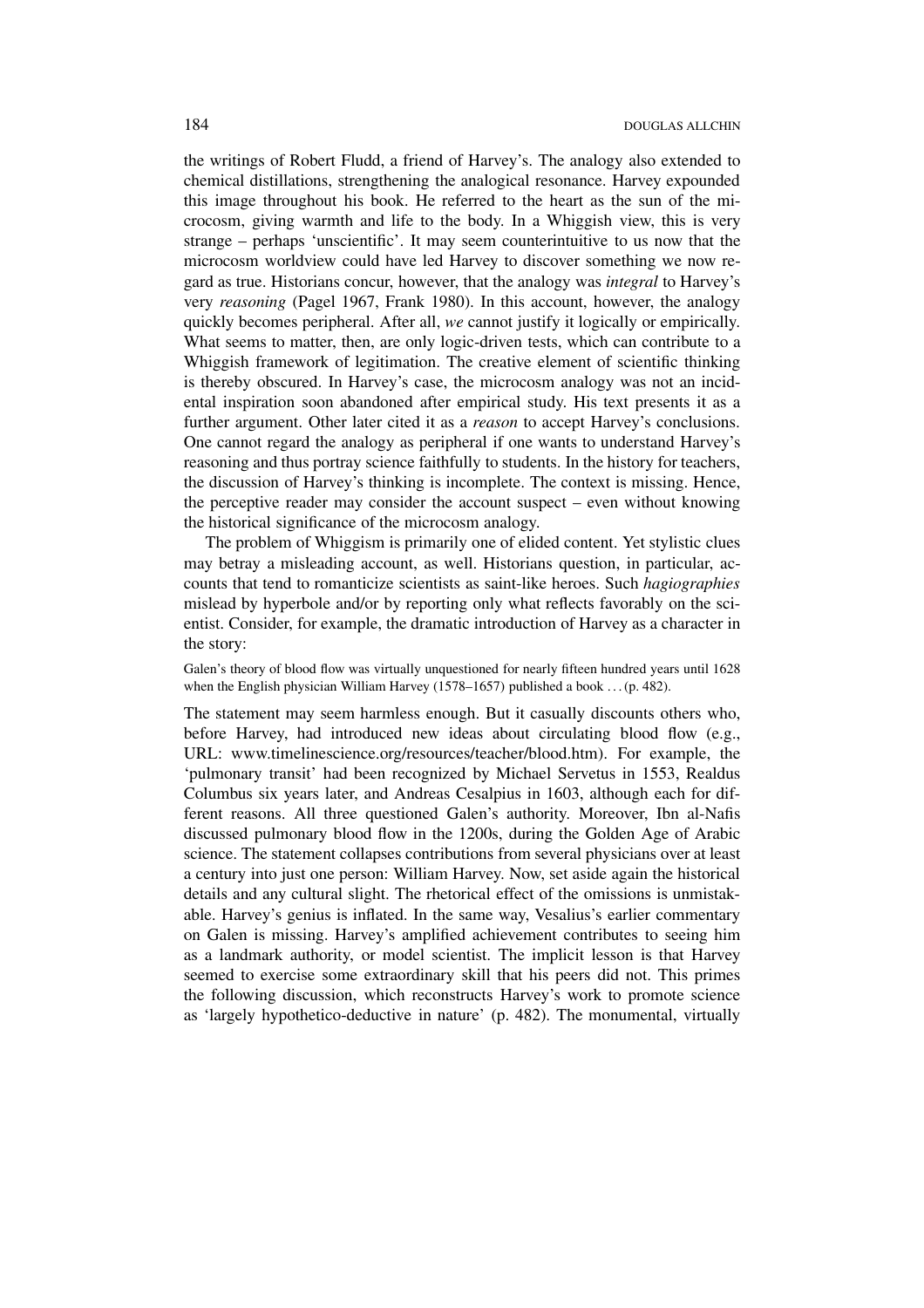superhuman Harvey may clue the reader to the myth-like hagiography (Allchin 2003a).

As noted earlier, the account of Galen is incomplete. This has significant consequences narratively, as well. That is, Galen represents the ideas which Harvey must disprove. In the hagiographic perspective, then, Harvey must be completely 'right' and Galen completely 'wrong'. Galen becomes a competitor, or adversary, like a villain in a melodrama. Knowledge and ignorance conflict. Dramatically, Galen's theory is 'finally dealt a fatal blow' (p. 384). Harvey's stature as 'hero' is amplified. But because Galen is virtually a caricature (Gauld 1992), he is hardly more than a straw man, here. There is no real sense of intellectual encounter, because only reasoning supporting Harvey is included. The asymmetry of perspective is another clue that this account does not illuminate the process of science, but again uses Harvey only for authority.

A final hagiographic element is *how* the (false) story of the prediction of capillaries is presented. Harvey's impressive 'if-then' reasoning, we are told, was ultimately vindicated. But only fourteen years after Harvey's death (p. 484). The tragic irony, here, evokes sympathy for Harvey and charges the lesson with emotion. Harvey is not only a hero. He is almost a martyr, apparently having never enjoyed the full glory he was due. Of course, one can celebrate scientific achievement without romanticizing it or relying on falsehoods. The inflated drama is another signal that the reader should not regard the history as reliable.

As detailed above, the account of Harvey I have analyzed includes *numerous* historical sleights: omitting antecedant thinkers, vilifying Galen, imagining that Harvey predicted capillaries, mistaking rhetoric for investigation, suppressing the role of the microcosm analogy. The individual errors are not as important as their common therme: everything is shoehorned into an idealized model of scientific reasoning and genius. While misrepresenting history, they also misrepresent *the nature of science*. This is not just a streamlined account that omits needless detail. By eclipsing historical context and romanticizing the scientist as hero, it actively misleads. This is not appropriate history for understanding science. Rather, it is *appropriated* history for promoting a particular notion about how science works. When historical integrity suffers, so too do the lessons about nature of science.

Note, too, the role of the history itself. A perspective inscribed into history tends to garner the semblance of naturalness or authority. The strategy is, essentially: 'Observe how great science was done historically'. But the history here does not function as an idle illustration. History may seem transparent. For some, it may seem only a matter of describing plain historical facts. Yet selective use of such facts, like selective use of facts in science, can mislead. An incomplete or biased history that obscures the original historical context can *lie*.

Whiggish history and hagiography misrepresent history. While drawing on some authentic elements of history, they are ultimately *pseudohistory*. Fortunately for the novice, one can typically recognize the basic errors *stylistically* and through *telltale omissions* (Figure 1, Section 6). Equipped with the proper analytical per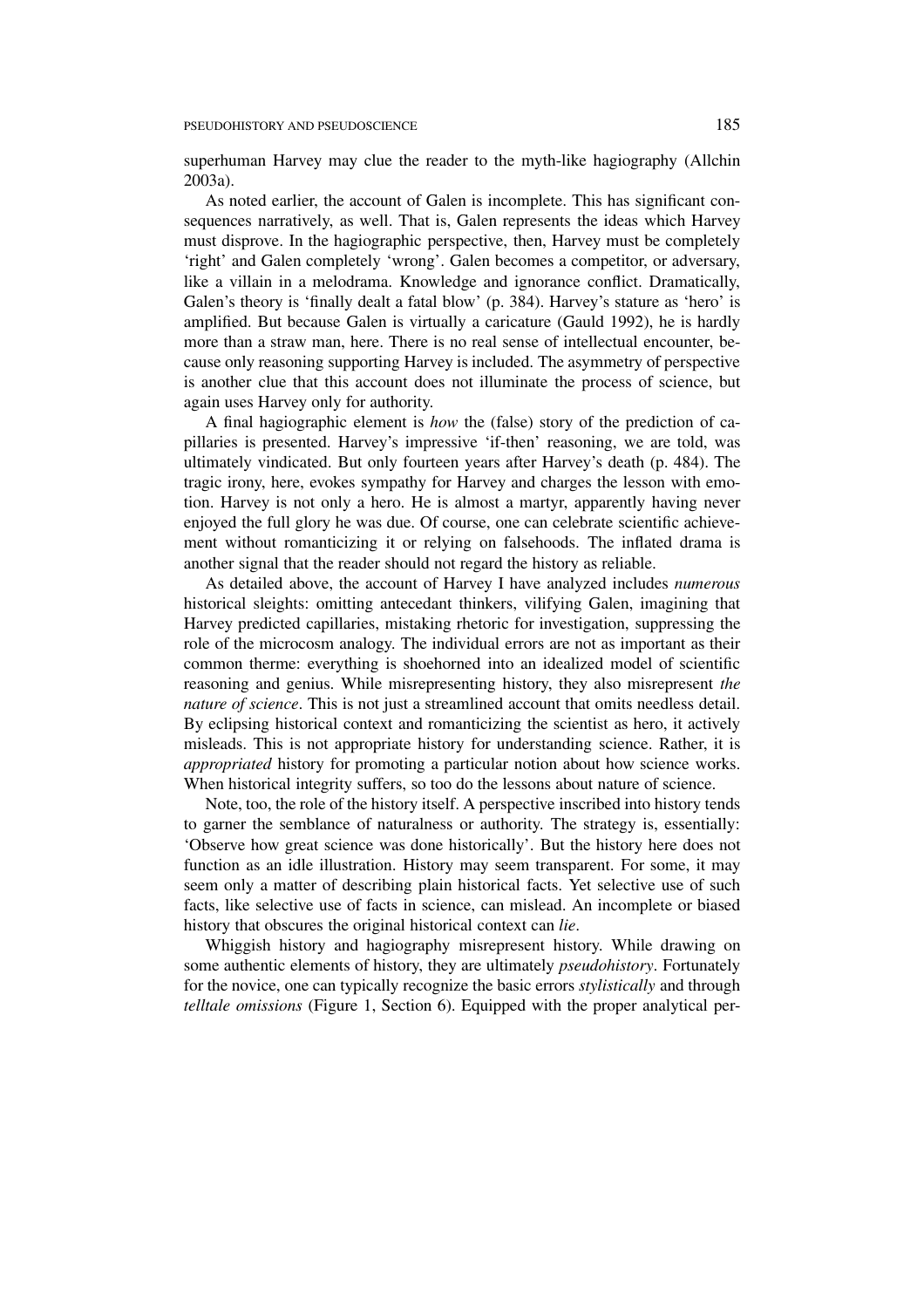spective, a reader may recognize when a history is probably untrustworthy. One need not know the actual history in detail.

#### **3. False History | Pseudohistory**

Not every science teacher can become a professional historian, of course. While teachers should certainly be concerned about historical accuracy, my primary focus here is not false history. For example, many popular anecdotes are apocryphal: the apple falling on Newton's head, Galileo dropping balls from the Leaning Tower of Pisa, Archimedes shouting 'Eureka!' as he ran from the baths naked through the streets of Athens, among others. These seem relatively harmless. Some such stories are still debated by historians, who can't seem to document conclusively whether some historical figure's remark is trustworthy. We need not be unduly preoccupied with inconsequential infelicities.

Other false stories can be misleading. For example, Darwin did not deduce natural selection upon seeing the finches on the Galapagos Islands. The Church during the time of Galileo *supported* astronomical investigation and many challenged Galileo's claims *scientifically*. When Columbus set out on his voyage, educated persons did *not* believe that the world was flat. The photoelectric effect did not inspire Einstein's concept of the photon (Whitaker 1979). While many science teachers have promulgated such false stories, I think most treat them with caution once they learn otherwise. Science teachers tend to respect historical fact, I think. They seek to avoid historical error as much as scientific error – when they know the history. Thus, historians do have an important role in publicizing their findings and in informing science educators.

My concern, however, is not false history per se, but *pseudohistory*. Pseudohistory conveys false ideas about the historical process of science and the nature of scientific knowledge, even if based on acknowledged facts. Fragmentary accounts of real historical events that omit context can mislead, even while purporting to show how science works. For example, a romanticized tale of discovery may overemphasize the contributions of one individual, minimize the role of accident or errors, simplify the investigative process, disguise less than noble motivations, hide the effect of personal or cultural values, as partly illustrated in the Harvey case. They turn real science into an imaginary idealized science. Such a misleading selective history masquerading as responsible history is justly called *pseudohistory*.

Michael Shermer and Alex Grobman (2000) have recently used the term pseudohistory to describe Holocaust denial. One may regard such denials, however, as simply blatant disregard for documented history: another case of demonstrably false history. The concept of pseudohistory underscores the role of the implicit historical lesson, even when many of the basic facts are reliable. Robert Todd Carroll, in his online *Skeptic's Dictionary* (2001), echoes this dimension of pseudohistory:

Pseudohistory is purported history which . . .

is on a mission, not a quest, seeking to support some contemporary political or religious agenda . . .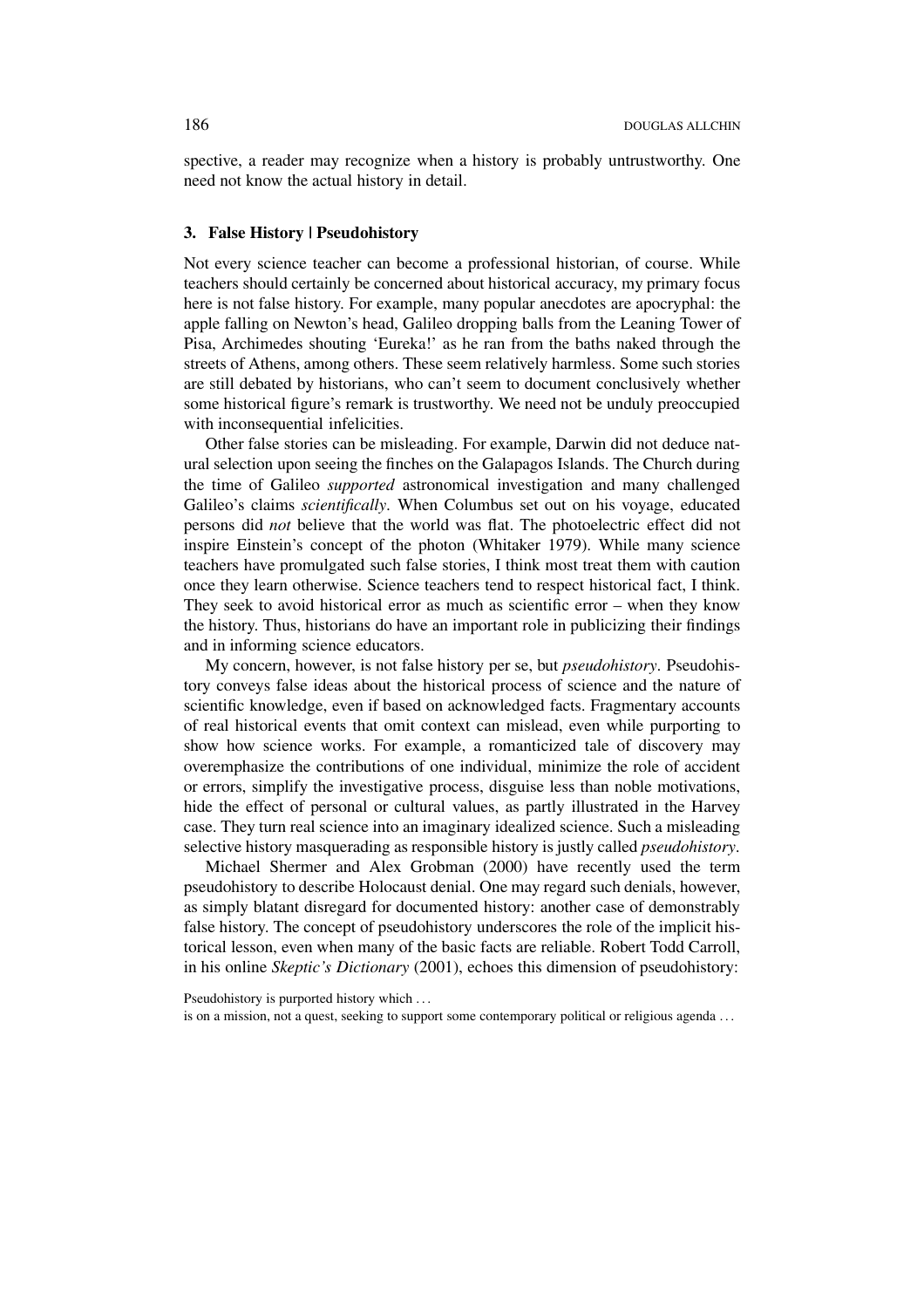is selective in its use of ancient documents, citing favorably those that fit with its agenda, and ignoring or interpreting away those documents which don't fit.

The bias or agenda may surely also be philosophical or cultural, not always blatantly ideological. Also, pseudohistory need not be deliberate or intentional. It may result from negligence or even naivety. One cannot suppose that this account, despite its flagrant errors, was intended to misrepresent science. Still, suppression or omission of relevant facts can be as misleading as outright falsehoods. Pseudohistory may be as much what the history is not, as what it is.

A few more examples may illustrate. Consider a teacher who reconstructs Galileo's arguments for Copernicanism. The lesson plan omits Galileo's theory of the tides (from Day 4 of the *Dialogue*). It was ultimately wrong, after all: no need to confuse the students. Here, one has subverted what *Galileo* considered most critical. He thought he had physical not just mathematical or circumstantial proof. Without seeing the basis for criticizing Galileo, of course, students are impressed by the 'resistance' to his ideas. One enthusiastic student encounters the tides argument independently and poses a query in class. The teacher explains away Galileo's error: knowledge was simply inadequate at the time; Galileo was right about everything else; and, well, the Church was unwilling to admit to the plain facts. Here, the casual dismissal again discounts the basis for contemporary criticism. 'Plain fact' was not so plain at the time. One cannot understand science fully without appreciating the controversy. And one cannot understand the controversy if some evidence is missing. Here, addressing all Galileo's evidence except the tides is pseudohistory.

As a second case, consider Ignaz Semmelweis, whose innovation – handwashing – dramatically reduced puerperal fever in a maternity ward in the mid-1800s (Colyer 2000; Leinhard 1988–1997). Although we hail the discovery now, Semmelweis was harshly criticized by his peers. Critics, we are told, were wrong. All wrong. They exhibited personal prejudice and social ideology, even xenophobia. It is hard to imagine that Vienna was then viewed as 'the Mecca of Medicine'. In fact, if one probes the contemporary intellectual context, one finds that therapeutic caution was correcting earlier excesses of bloodletting and purgatives. Modern practices of diagnostics and loose bandaging of wounds emerged here. Many found Semmelweis's results empty because he could not identify what caused the disease. Without knowing the cause, one could easily err – and be diverted from searching for the real cause. Semmelweis's peers may thus have responded to his conclusions cautiously *for good reasons* (Allchin 2003a). A Whiggish history where results are measured only by the outcome is pseudohistory.

Cases may be compounded. For example, two conventional heroes of the Scientific Revolution, Isaac Newton and Robert Boyle, each pursued alchemy (Dobbs 1975; Principe 1999), now viewed as unscientific. This small detail deeply transforms how one interprets their roles in establishing modern science and, indeed, what makes science science. A century later, many chemists supported phlogiston even after the discovery of oxygen (Allchin 1994). According to conventional stor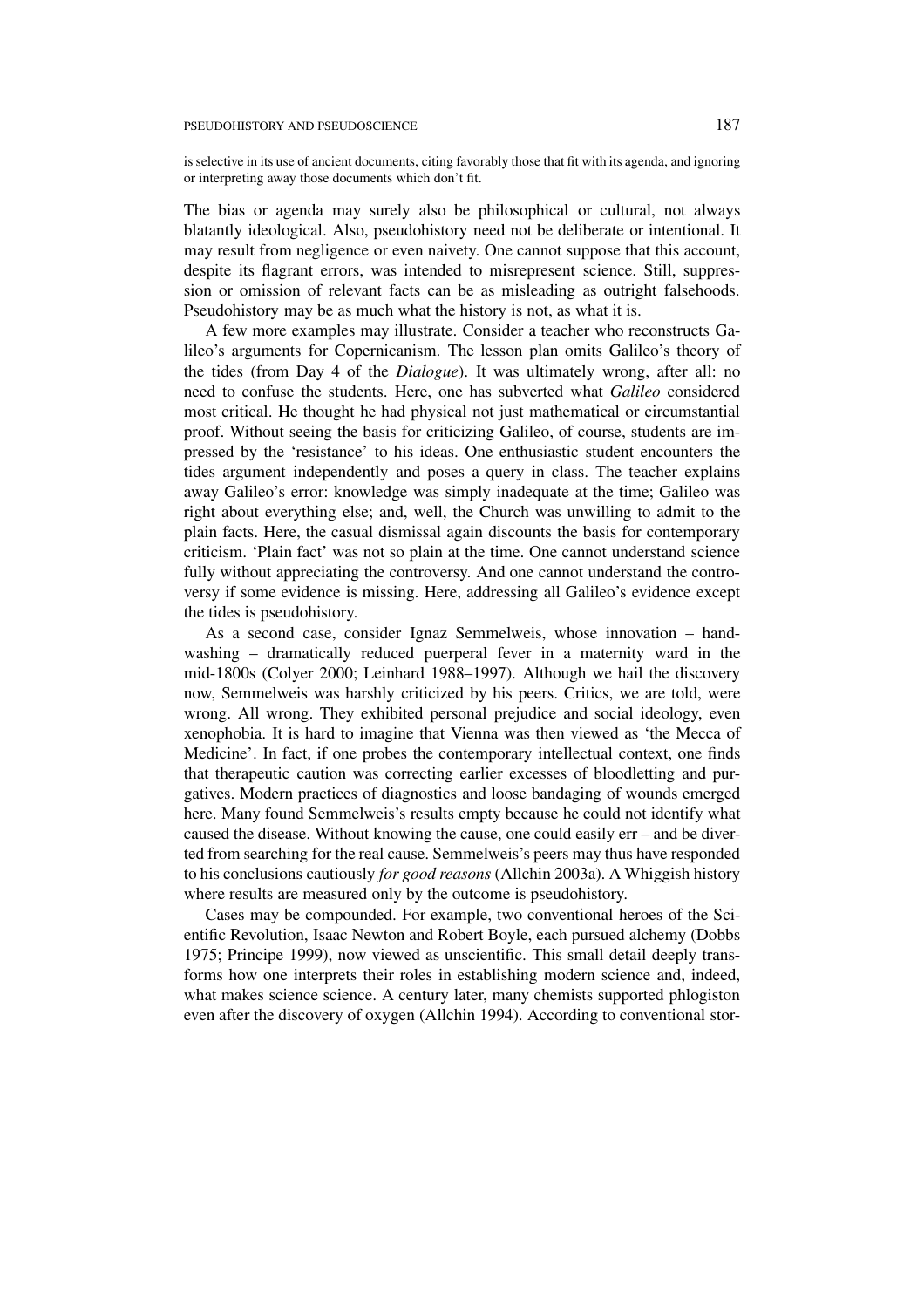ies of the Chemical Revolution, these two concepts were mutually exclusive. Here, the polarized story obscures how late phlogistonists reasoned, a clue to understanding how new scientific ideas emerge. Finally, when Bernard Kettlewell popularized his now landmark research on the evolution of the peppered moth, his story was largely 'black-and-white'. He did not mention that some forms had intermediate coloration. His edited account affects how students, in turn, will conceive the role of crucial experiments (Allchin 2001). In all these cases, the 'textbook histories' eclipse relevant information, while perpetuating a caricature of science (Gauld 1992). Embarassing examples of pseudohistory even haunt the pages of this journal (Lawson 2002 and in press). Pseudohistory may not include any outright falsities. But this does not mean that the resulting story cannot 'lie'.

# **4. Pseudohistory** *as* **Pseudoscience**

No one will dispute, I think, that everyone, including every teacher, has a minimal responsibility to respect historical fact. By contrast, pseudohistory may seem like a subtlety relevant only to historians. But as portrayed above, pseudohistory is more than just a historian's parallel to pseudoscience. Pseudohistory of science is pseudoscience. Like pseudoscience, it conveys false ideas about science. But unlike pseudoscience, which typically deals with facts or concepts, it concerns misleading ideas about the *nature of science*. Pseudohistory misportrays *the process of science*, rather than its content. The science teacher should thus be as concerned about pseudohistory as about well-worn pseudoscience topics. Hagiography and Whiggism in science should join the ranks of the Loch Ness monster and cataclysmic planetary alignments.

Histories are not 'just' stories of science. They are 'just-so' stories of science. Like Kipling's fables – such as 'How the Leopard Got His Spots' (1902) – they are explanatory. They explain through narrative. The events of the story and the outcome are intimately linked. Every history – every story – has an implicit lesson, or moral. Historical tales of science inherently model the scientific process by showing how a series of events *leads to* a certain result, such as a famous discovery. They identify what is relevant to scientific discovery. The narrative thereby explains how science works. When the narrative is biased, the explanation falters.

Many educators may use historical stories strictly to teach science content, in a narrow disciplinary mode, apart from any intended overtones or lessons about nature of science, in a cultural mode (Gauld 1977). They may feel, therefore, that they can escape or minimize the dangers of pseudohistory (Matthews 1994, pp. 79–80). But every narrative of science is *implicitly* explanatory. Every history of science teaches nature of science. The pseudoscience of pseudohistory is thus always a concern.

Science classrooms, and indeed popular culture, are replete with scientific myths (Allchin 2003a). Literally. Some educators refer to myths of science in the generic sense of entrenched misconceptions (e.g., McComas 1998). I mean myths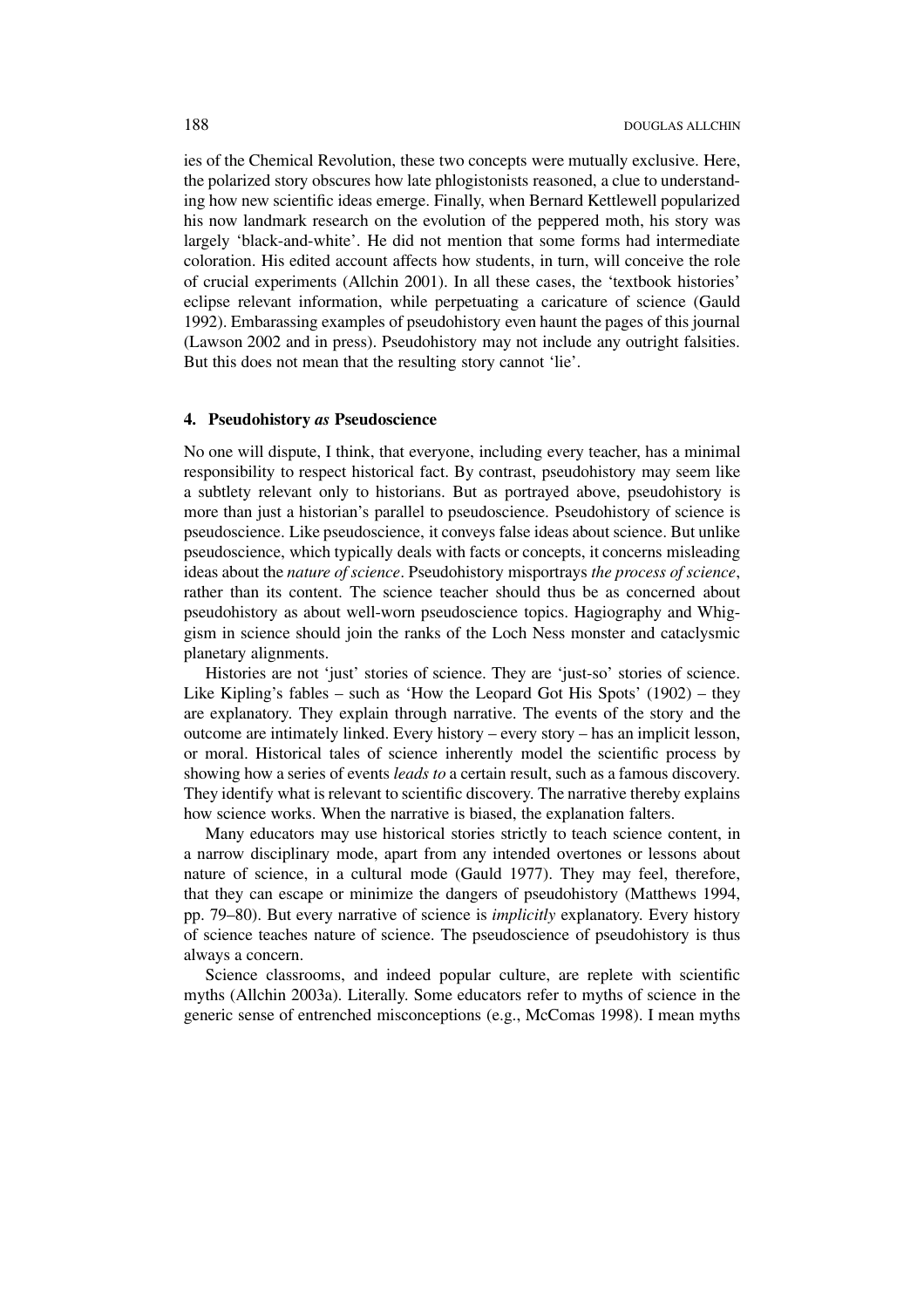in the sense of literary form and narrative structure. Many pseudohistories share a rhetorical architecture with ancient myths. Common elements include, briefly:

- (1) monumentality,
- (2) idealization,
- (3) affective drama, and
- (4) explanatory function.

The account of Harvey exemplifies all these elements. And it is these *rhetorical* features that help transform history into pseudohistory. Collectively, they package the nature of science into a simplistic just-so story of 'How Science Finds the Truth':

- Science unfolds by a special method, independent of context or contingency.
- All experiments are well designed and forestall any mistakes.
- Interpreting evidence is unproblematic, and vields yes-or-no answers.
- Achievement relies on the privileged intellect of extraordinary persons.
- Scientific method thus leads surely and inevitably to the truth, with no error.

Scientific myths, then, are designed to explain and justify the authority of science. However, they often rely on distorting history. Students cannot truly understand the warrant and limits of science if educators promote such 'myth-conceptions'. That is why, again, pseudohistories of science are ultimately pseudoscience, as well.

## **5.** *History of* **Pseudoscience**

Educators, then, should purge science classrooms of pseudohistory of science. But the reverse may be true for *history of pseudo*science. Indeed, history of pseudoscience offers an ideal opportunity for teaching nature of science. That may seem paradoxical. If teaching pseudoscience is reprehensible, how can teaching its history be any better?

Consider, first, that many of today's pseudosciences were yesteryear's sciences. Astrology, alchemy, craniology and others were once pursued by notable scientists. For example, Johannes Kepler, renowned for finding that planets trace elliptical orbits (not circles), was committed to astrology, which indeed fostered many of his discoveries. Robert Boyle, of Boyle's Law fame and co-founder of the Royal Society, pursued alchemy (Principe 1999). So, too, did Isaac Newton, otherwise known for his three laws of motion and his monumental achievements in gravitation, calculus and optics (Dobbs 1975). Paul Broca, who identified a language-processing region of the brain now known as Broca's area, advocated craniology. He engaged members of the Anthropological Society of Paris in a sustained debate over the size of George Cuvier's brain, defending its importance in measuring intelligence (Gould 1980, pp. 145–151). Given the pursuits of such distinguished scientists from history, teachers certainly might pause before disparaging students who themselves entertain such topics seriously.

When teaching the nature of science, therefore, one might appropriately begin by acknowledging how pseudoscientific claims *seem* entirely plausible or reason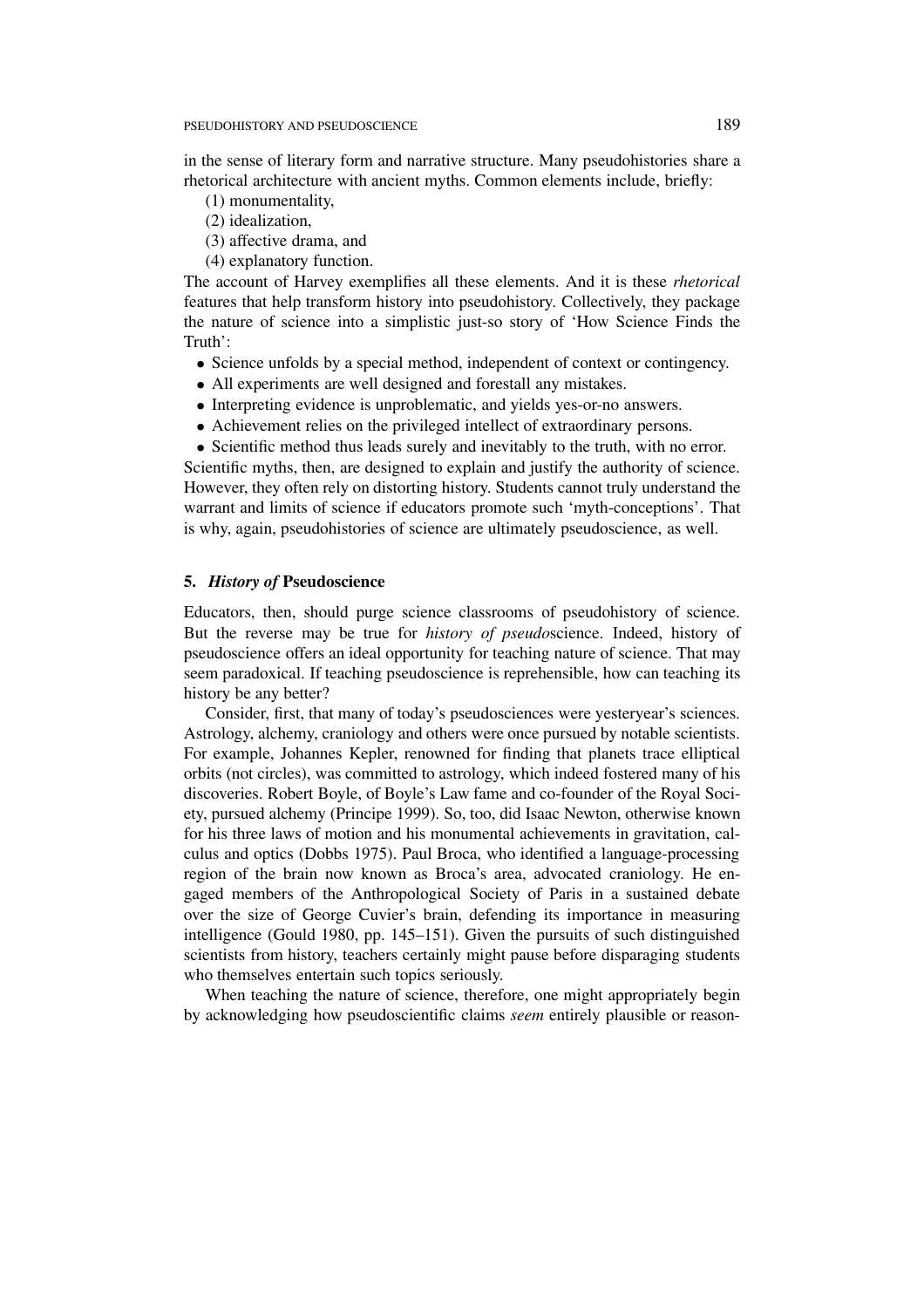able, at least at first. If one follows constructivist pedagogical strategies, eliciting such views is preliminary to transforming them into something more sophisticated. Here, the educational exercise is also historical: to recover the (good) reasons once advanced for what is now pseudoscience. For example, consider again Robert Boyle and his views on the healing power of gems. Boyle believed that the salubrity, or healthiness, of the air was due to 'subterraneal Effluvia', which carried the distinctive mineral properties of a region (1699, Book III, Vol. 2, pp. 275– 299). The effluvia would explain local epidemics, for example. Further, when gems crystallized, they were 'imbued with Virtues by subterranean Exhalations and other steams' (1672, p. 166). That is, in solidifying, a gem could trap particles of, say, the healthy vapors. Later, rubbing the gem would release them, just as rubbing amber excited its electrical attractions (1672, p. 108). The gem's 'virtues' would 'exert their power by the copious Effluxions of their more agile and subtle parts' (p. 122). It was no different than deer leaving behind subtle effluvia that hunting dogs sensed (1699, Book II, p. 249; 1673, Chap. V), or perfume causing people to faint, or odors causing headaches (1673, Chap. VI). Here, Boyle explained a commonly known 'fact': namely, that certain gems have specific types of healing powers. Now, to our ears, this sounds dangerously 'new age'. But for Boyle it expressed his corpsucular philosophy. Indeed, what had once been attributed to some transcendental 'sympathy', he reconceived as mediated by the mechanial properties of minute particles. Now we tend to regard that as a scientific achievement, not pseudoscience. If Boyle was wrong, it was not because the idea was intrinsically unscientific. One can only say that further study of gems did not bear out their healing power. The historical transformation holds the critical lesson: the difference between science and pseudoscience.

Consider, too, the notorious history of craniology. For several decades in the nineteenth century anthropologists, such as Paul Broca, tried to use skull measurements to prove sexual and racial differences in intelligence. Science would interpret and validate why social power and privilege had developed as it did (Gould 1981). Now, the whole enterprise is a blemish on science. At the time, however, craniology seemed like a straightforward application of the principle of structure and function: 'if mental functions take place in the brain, then the brain's size should reflect mental capacity or ability'. Likewise, the brain's shape should reveal significant features of specific, localized mental functions, such as personality, rational faculties and emotions. This would naturally affect the size and shape of the skull, as well. Phrenology, the study of cranial shapes and proportions, thus also seems eminently plausible. As it does to many even today (Cordingley 2001). Moreover, craniology was *quantitative*, following one oft-cited hallmark of science. Craniologists used over 600 instruments and 5,000 measurements. For historian Elizabeth Fee, it was a 'Baconian orgy of quantification' (1979, p. 419) . Of course, the prospects of craniology and phrenology went unfulfilled. When women eventually entered the field, they challenged claims earlier deemed acceptable by men. Standards of evidence rose. The whole field soon dissolved. In retrospect one can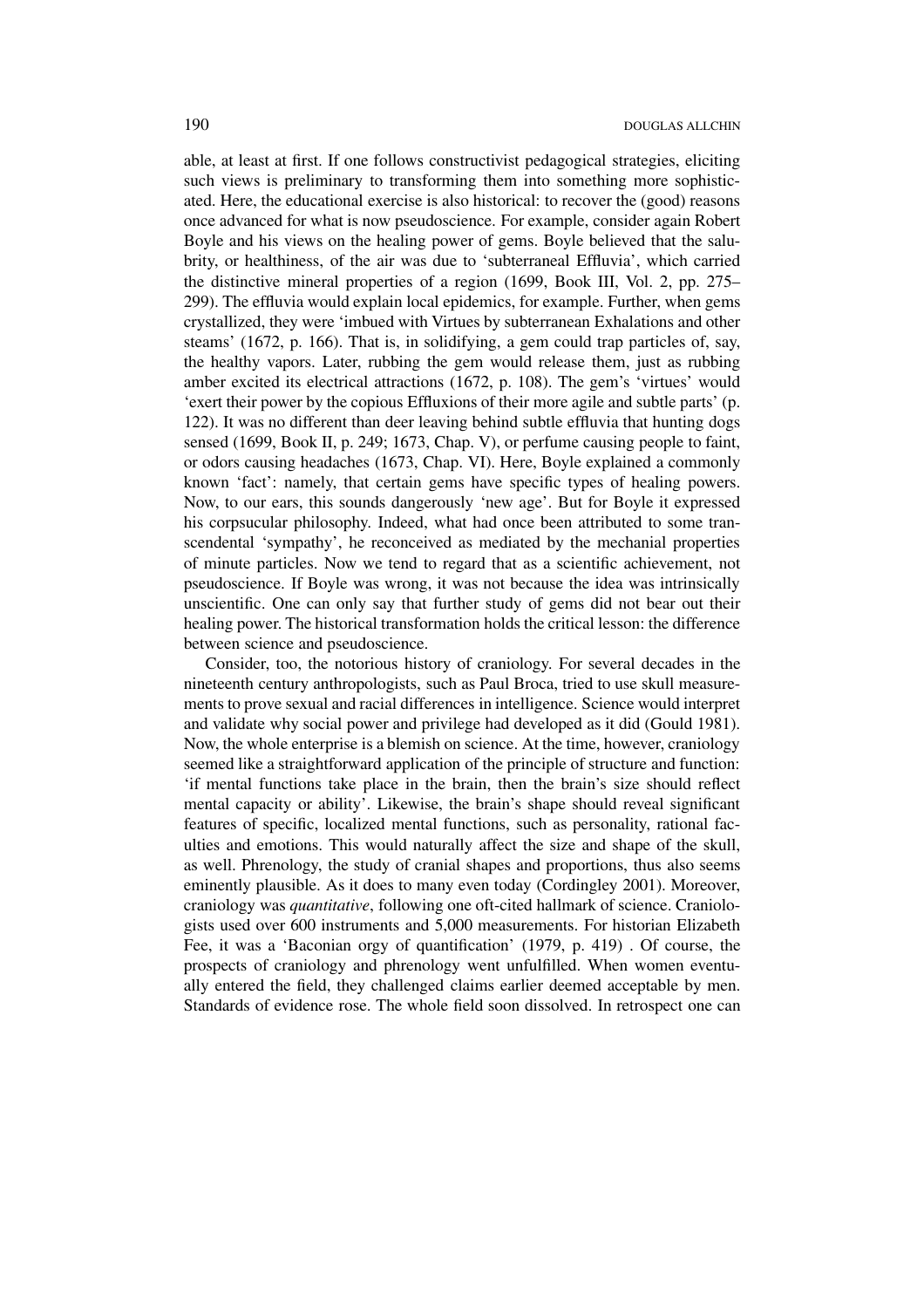see that the community of (white) European male researchers was culturally biased (not that any practitioner recognized his own bias). Now the episode is a persuasive example of how diversity in a scientific discipline can contribute to its objectivity. Here, a historical perspective makes the pseuodscience seem a little less 'pseudo". Substantive data showed that the plausible approaches were, ultimately, unfounded. Craniology is wrong, not misguided. History thus offers complementary lessons in science and pseudoscience. It helps reveal vividly how science works and why, sometimes, it errs.

A historical perspective highlights that many topics typically branded as pseudoscience are not *self-evidently* pseudoscience. That status of understanding is the outcome of historical investigation. Identifying error in various claims or assumptions involved work, *scientific* work. Claims characterized as pseudoscientific reflect *negative* scientific knowledge. Such negative knowledge continues to be important (for example, in ending the search for a perpetual motion machine, or in deferring from astrological inquiries). Negative discoveries generally raise the standards of evidence or interpretation. Indeed, scientists disregard past error at their peril, lest they repeat it. Just because something 'is known' does not mean that each individual automatically knows it. Therein lies the very rationale for education. So: every generation must re-learn what is scientific, what pseudoscientific. The evidence shaping knowledge of pseudoscience historically must be reinstantiated in each student. The history itself, of course, may be a valuable tool (for results on the effectiveness of one classroom lesson on historical error, see Allchin 1997).

By advocating a historical approach to pseudoscience I do not endorse, of course, succumbing to pseudohistory. Turning to history merely to bash pseudoscience with today's 'obvious' conclusions achieves nothing. History is valuable, rather, for showing students how they might *challenge* the 'obvious'. Educators may help them probe evidential claims and show them how historically, with further evidence, later scientists found them ultimately to be without merit. Indeed, the very understanding that something may appear reasonable until it is considered more deeply, is a powerful lesson worth offering to anyone.

## **6. Conclusion: Strategies for Educators**

Concerns about pseudohistory or 'quasi-history' in the science classroom are not new (e.g., Klein 1972; Whitaker 1979). Yet most such concerns address preserving the integrity of *history*. My focus, by contrast, is preserving the integrity of *the nature of the process of science*(Section 2). That is, while many accounts may be historically misleading, or false (Section 3), my argument highlights how they can be *scientifically* misleading (where science is construed as the enterprise, not just its ideas). When past science is reconstructed on some idealized model, it becomes *pseudohistory* of science. When a narrative of scientific discovery verges on myth,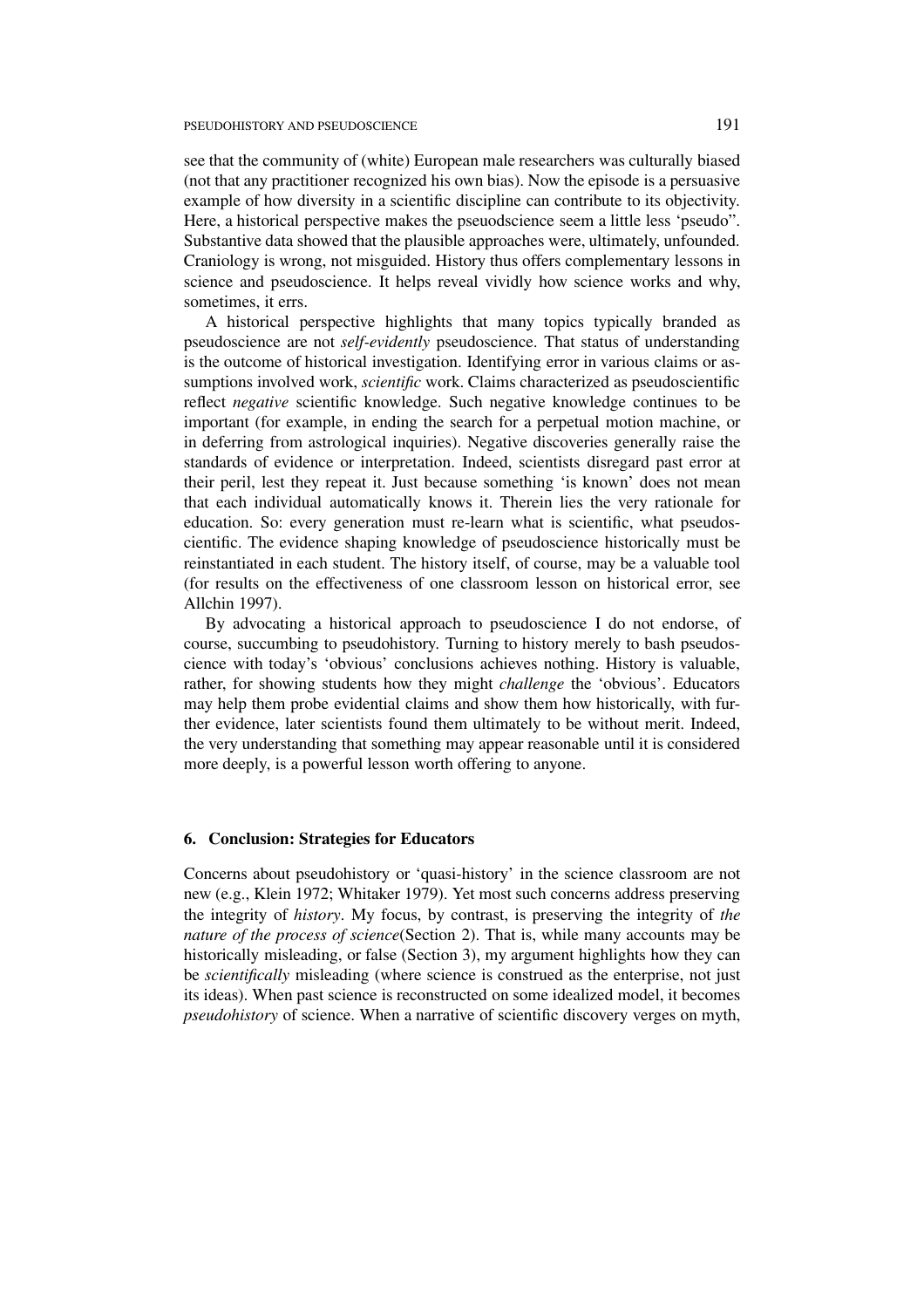it becomes pseudohistory of science. In both cases, pseudo*history* of science is also pseudo*science* (Section 4).

One might approach such claims as threatening the role of history in science teaching (Matthews 1994, pp. 77–81). Indeed, Stephen Brush (1974) once asked, 'Should the history of science be rated X?'. He voiced a possible concern that 'the way scientists behave (according to historians) might not be a good model for students' (p. 1164; but also see Brush 2002). Recent reforms in science education seem not to have heeded this caveat. They recommend more history of science, in the spirit of Brush's alternate profile for the humanities-oriented student (p. 1172). But neither more history nor less history is the problem. History already permeates science classrooms, I contend. However, much of such history, as exemplified in the case of Harvey above, is *pseudohistory*. As such, it is really *pseudoscience* trying to borrow illicitly the authority of historical narrative. We need, instead, *different* history. My concern, in contrast to Brush's, is that Disneyfied, G-rated pseudohistories of science (Sterling 1994, Wallace 1994) promote role models undesirable for a very different reason. The idealized scientists of romanticized myths provide unrealisitic models for what citizens can expect of scientists in our society. They distort the nature of scientific knowledge by concealing its limits and oversimplifying the nature of evidence and interpretation. How can students schooled in pseudohistory of science ever make informed decisions where complex science is involved – for example, in cases of global climate change, genomics, cloning, alternative energies, or biological and chemical weapons? By graduation, *all* students need mature views of science.

Without historical expertise, how is the typical science educator to proceed? First, educators should understand pseudohistory, Whiggism and hagiography, perhaps just by a few clear examples. They must recognize and be alert to their warning signs, exemplified in the case above (and summarized in Figure 1).

Ideally, they learn more about analyzing texts rhetorically. They also learn about the architecture of myth – monumentality, idealization and affective drama in an explantory fable – and appreciate how myths work culturally to shape views of science (Allchin 2003a). Second, educators should master at least one historical case study in-depth (e.g., Matthews 2000; College Board 1999; Hagen et al. 1996). A single well developed case study can be far more valuable in profiling the nature of science than, for example, a comprehensive 'greatest hits' survey course in the history of science. Likewise, brief vignettes and tangential sidebars rarely convey the context so essential to a full, integrated picture. Teachers will then adapt this case for their students. Familiarity with its complexity will allow discussion and probing it in depth. Ideally, it can illustrate how simple stories can be misleading. Finally, as teachers gain experience, they broaden into other cases. They underscore resonances between them. They highlight the questions that lead to deeper understanding and the clues that should occasion such questioning. They guide students in exploring and analyzing cases on their own. Remedying pseudohistory in science education is not difficult. It begins with simply recognizing it for what it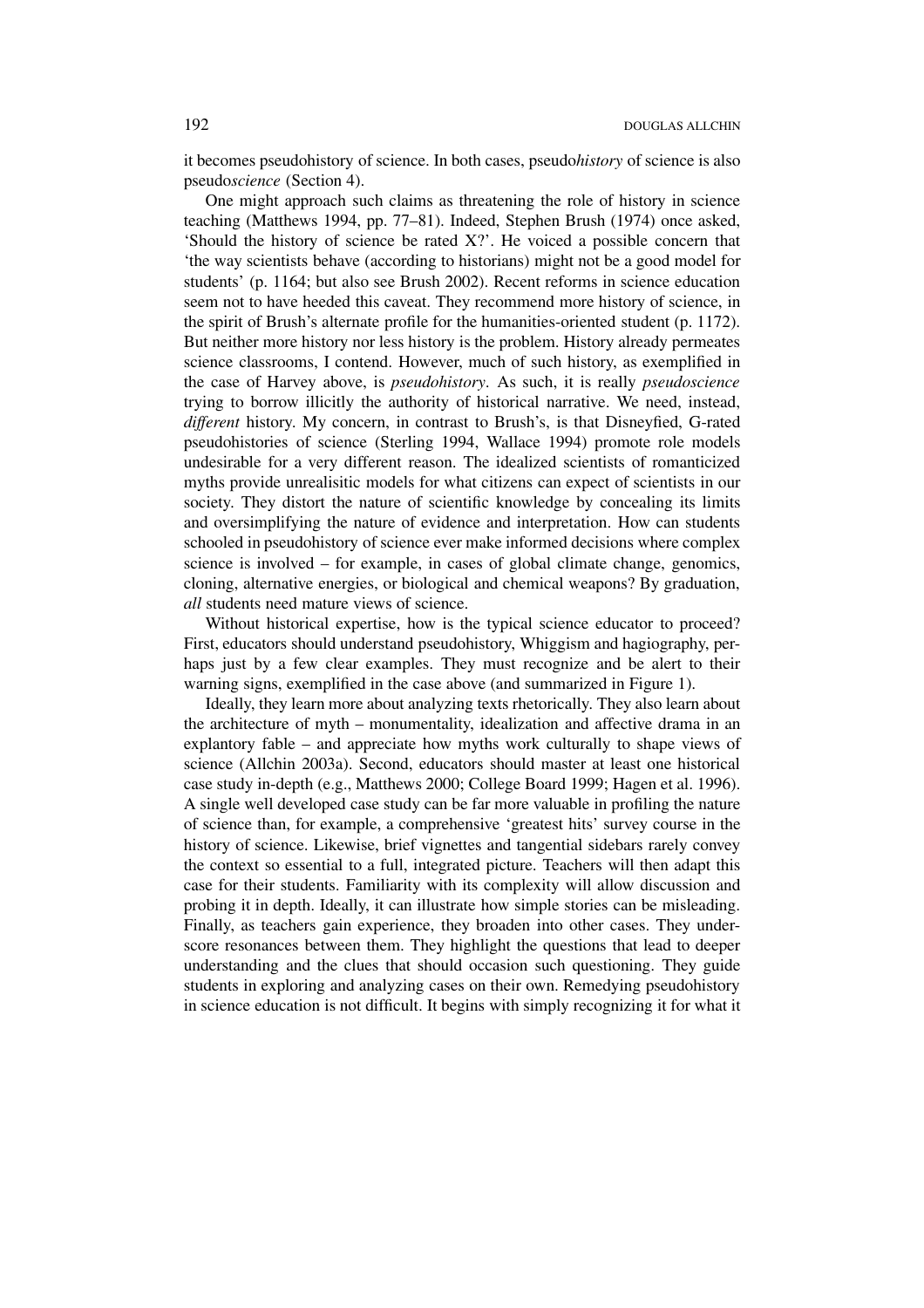# **Warning Signs of Pseudohistory**

romanticism flawless personalities monumental, single-handed discoveries 'Eureka'-type insight 'crucial' experiments only sense of the inevitable (plot trajectory) rhetoric of truth-versus-ignorance absence of any error unproblematic interpretation of evidence general oversimplification or idealization ideology-laden conclusions author with a narrow agenda

Context is missing:

- no cultural or social setting
- no human contingency
- no antecedent ideas
- · no alternative ideas
- uncritical acceptance of new concept

*Figure 1.* Several 'warning signs' may alert science educators to possible pseudohistory. No symptom is absolute, but each should signal the teacher to question and check a source's reliability.

is – and thereby changing the standards for what history is deemed appropriate in the classroom.

In some cases, science teachers need better history. In other cases, they need, far more importantly, to abandon the mythic structure of science and its history. If the aim is to present students with a genuine portrait of science, not of pseudoscience, educators need to be wary of pseudohistory, as well. At the same time, the history of a pseudoscience may well be a vehicle for helping students develop a mature understanding of the nature of science – and of claims that only purport to be scientific.

# **Acknowledgements**

The author acknowledges support from the Herbert P. and Alice W. Bailey Trust and helpful comments from Ralph Mason, Michael Matthews and four anonymous reviewers.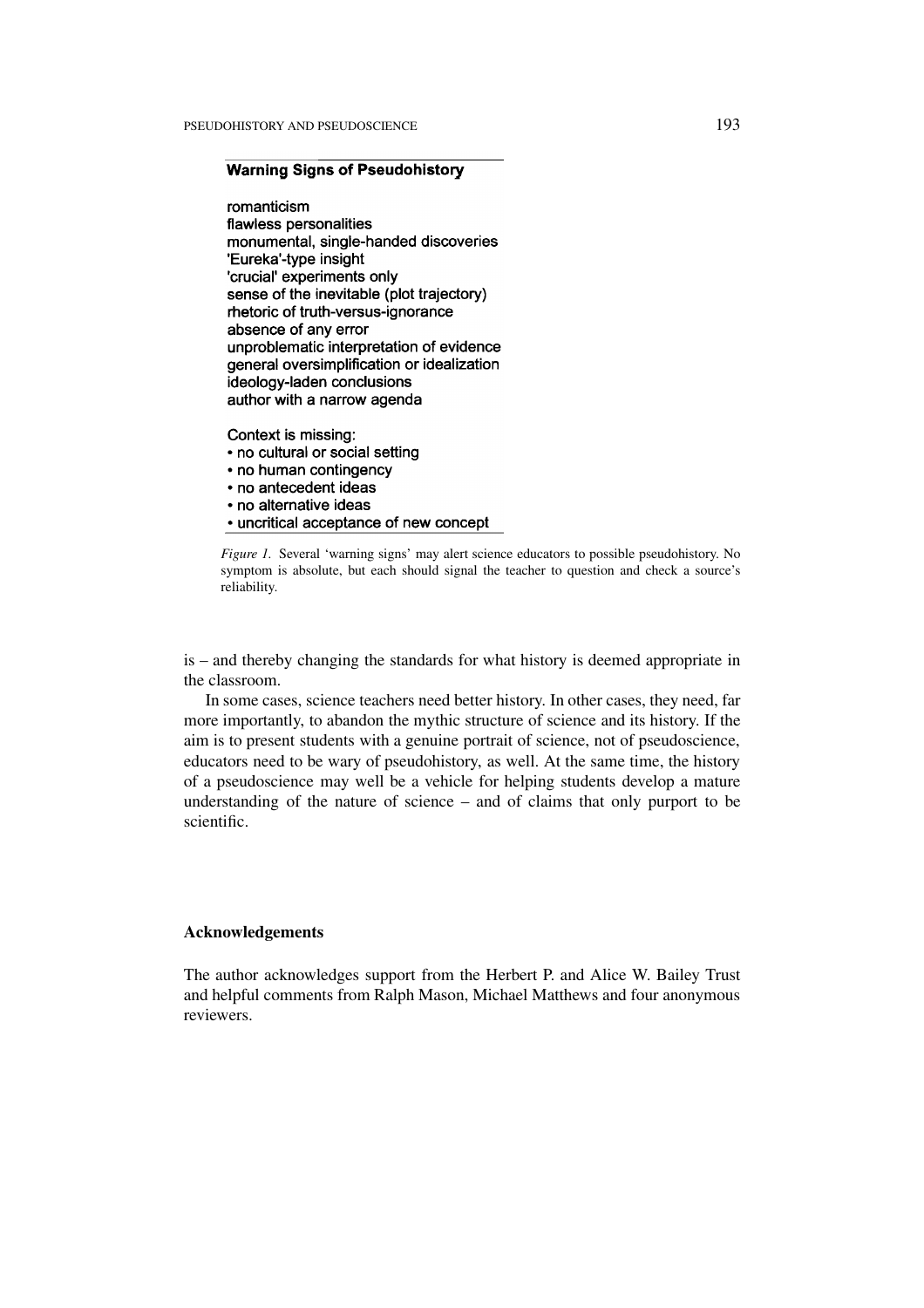## **References**

- Allchin, D.: 1994, 'Phlogiston After Oxygen', *Ambix* **39**, 110–116.
- Allchin, D.: 1995, 'How *Not* to Teach History in Science', in F. Finley, D. Allchin, D. Rhees and S. Fifield (eds.), *Proceedings, Third International History, Philosophy and Science Teaching Conference*, Vol. 1, University of Minnesota, Minneapolis, MN, pp. 13–22. Reprinted in *The Pantaneto Forum #7* (July, 2002), URL: www.pantaneto.co.uk/issue7/allchin.htm.
- Allchin, D.: 1997, 'Rekindling Phlogiston: From Classroom Case Study to Interdisciplinary Relationships', *Science and Education* **6**, 473–509.
- Allchin, D.: 2001, 'Kettlewell's Missing Evidence, a Study in Black and White', *Journal of College Science Teaching* **31**, 240–245.
- Allchin, D.: 2003a, 'Scientific Myth-Conceptions', *Science Education* **87**, 329–351.
- Allchin, D.: 2003b, 'Lawson's Shoehorn', *Science and Education* **12**, 315–329.
- Boyle, R.: 1699, *The Works of the Honorable Robert Boyle, Esq., Epitomized*, Richard Boulton, London.
- Boyle, R.: 1672/1673, 'An Essay about the Origins & Virtues of Gems', in *Essays on the Strange Subtilty, Determinate Nature, Great Efficacy of Effluviums*, London.
- Brush, S.G.: 1974, 'Should the History of Science Be Rated "X"?', *Science* **18**, 1164–1172.
- Brush, S.G.: 2002, 'Cautious Revolutionaries: Maxwell, Planck, Hubble', *American Journal of Physics* **70**, 119–128.
- Butterfield, H.: 1931, *The Whig Interpretation of History*, G. Bell and Sons, London.
- Carroll, R.T.: 2001, 'Pseudohistory', *The Skeptic's Dictionary*, URL: SkepDic.com/pseudohs.html [updated December 31, 2001; accessed October 12, 2002].
- The College Board: 1999, *The Spanish Flu and Its Legacy*, College Board Publications, New York, NY.
- Cordingley, B.: 2001, *In Your Face: What Facial Features Reveal about the People You Know and Love*, New Horizon Press, East Rutherford, NJ.
- Dobbs, B.J.: 1975, *The Foundations of Newton's Alchemy*, Cambridge University Press, Cambridge, UK.
- Fee, E.: 1979, 'Nineteenth-Century Craniology: The Study of the Female Skull', *Bulletin of the History of Medicine* **53**, 415–433.
- Frank, R.G., Jr.: 1980, *Harvey and the Oxford Physiologists*, University of California Press, Berkeley, CA.
- Gauld, C.F.: 1977, 'The Role of History in the Teaching of Science', *The Australian Science Teachers Journal* **23**(3), 47–52.
- Gauld, C.: 1992, 'The Historical Anecdote as a "Caricature": A Case Study', *Research in Science Education* **22**, 149–156.
- Gould, S.J.: 1980, *The Panda's Thumb*, W.W. Norton, New York.
- Gould, S.J.: 1981, *The Mismeasure of Man*,W.W. Norton, New York.
- Gregory, A.: 2001, *Harvey's Heart*, Icon Books, Cambridge, UK.
- Hagen, J.B., Allchin, D. & Singer, F.: 1996, *Doing Biology*, Harper Collins, Glenview, IL.
- Hamburger, J.: 1992, *The Diary of William Harvey*, Rutgers University Press, New Brunswick, NJ.
- Kipling, R.: 1902, *Just So Stories*, Macmillan, London.
- Klein, M.J.: 1972, 'The Use and Abuse of Historical Teaching in Physics', in S.G. Brush and A.L. King (eds.), *History in the Teaching of Physics*, University Press of New England, Hanover, NH, pp. 12–18.
- Lawson, A.: 2000, 'The Generality of the Hypothetico-Deductive Method: Making Scientific Thinking Explicit', *American Biology Teacher* **62**, 482–495.
- Lawson, A.: 2002, 'What Does Galileo's Discovery of Jupiter's Moons Tell Us about the Process of Scientific Discovery?', *Science and Education* **11**, 1–24.